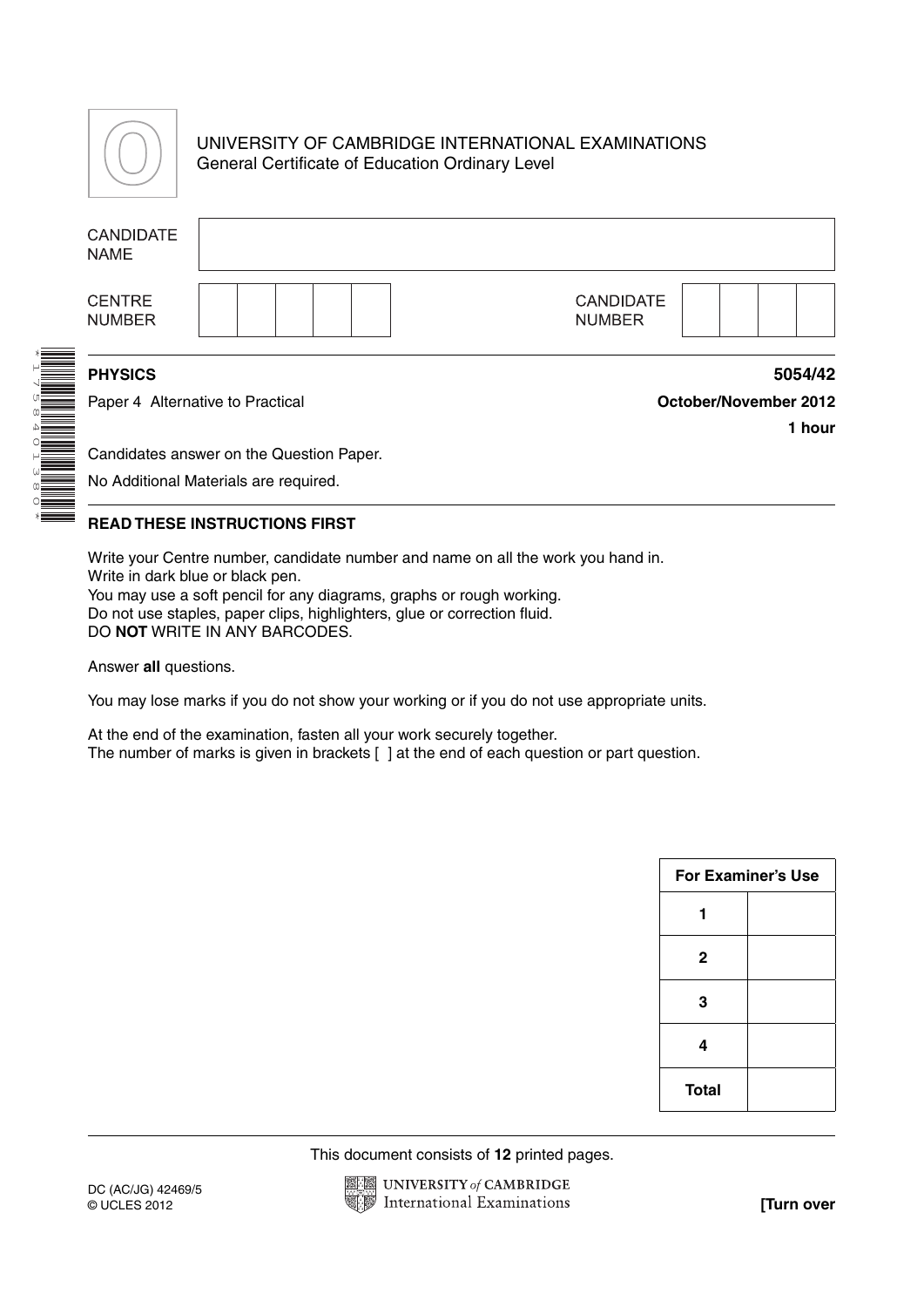**1** A student investigates the speed of water waves.

A rectangular plastic tray has a layer of water in the bottom, as shown in Fig. 1.1.



 **Fig. 1.1**

One end of the tray is lifted gently a small distance, as shown in Fig. 1.2a. When the water is still, the tray is lowered quickly. This causes a wave to travel across the surface of the water, as shown in Fig. 1.2b.



The wave is reflected by the ends of the tray and travels backwards and forwards several times.

 **(a)** The student estimates the time for the wave to travel one length of the tray to be about one second.

Suggest a reason why the student decides to measure the time for the wave to travel five lengths of the tray.

..........................................................................................................................................

.................................................................................................................................... [1]

- **(b)** The ends of the tray slope outwards.
	- **(i)** Explain why this makes it difficult to measure accurately the distance travelled by the wave.

 .................................................................................................................................. ............................................................................................................................ [1]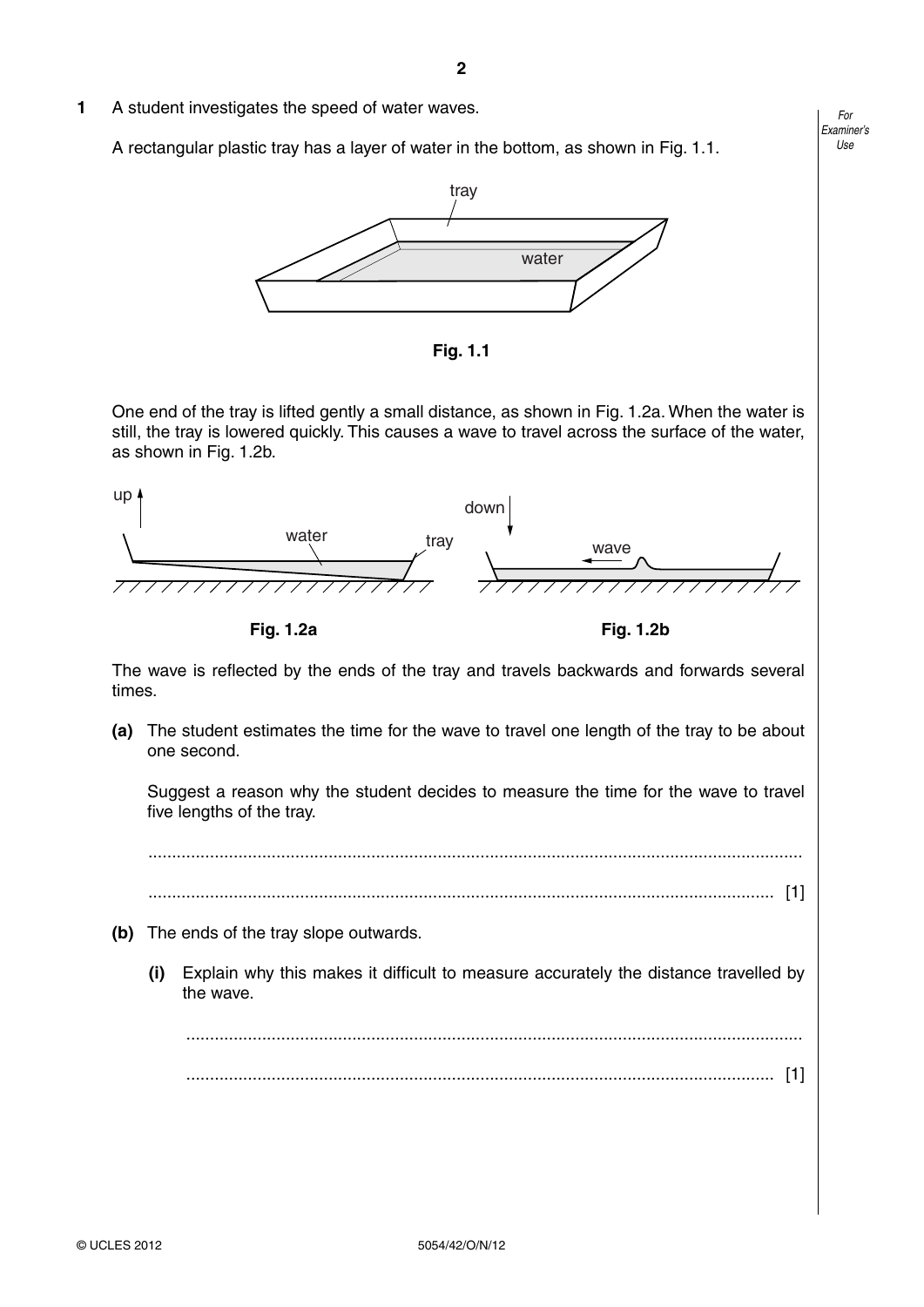**(ii)** Describe a possible method of measuring the distance travelled by the wave. *For* You may use a diagram in your answer. *Examiner's Use* .................................................................................................................................. ............................................................................................................................ [1]  **(c)** The student measures the depth *d* of the water. He has two identical 30 cm rulers. Part of one ruler is shown in Fig. 1.3. 30cm ruler <u>mmmmmmmmmmmmmmmmm</u>  $0 \n cm<sup>1</sup>$ 2  $3$   $4'$  5  **Fig. 1.3 (i)** Explain why it is difficult to measure *d* using only one of these rulers. .................................................................................................................................. ............................................................................................................................ [1]  **(ii)** Describe a method of measuring *d* using the two rulers. You may use a diagram in your answer. .................................................................................................................................. ............................................................................................................................ [2]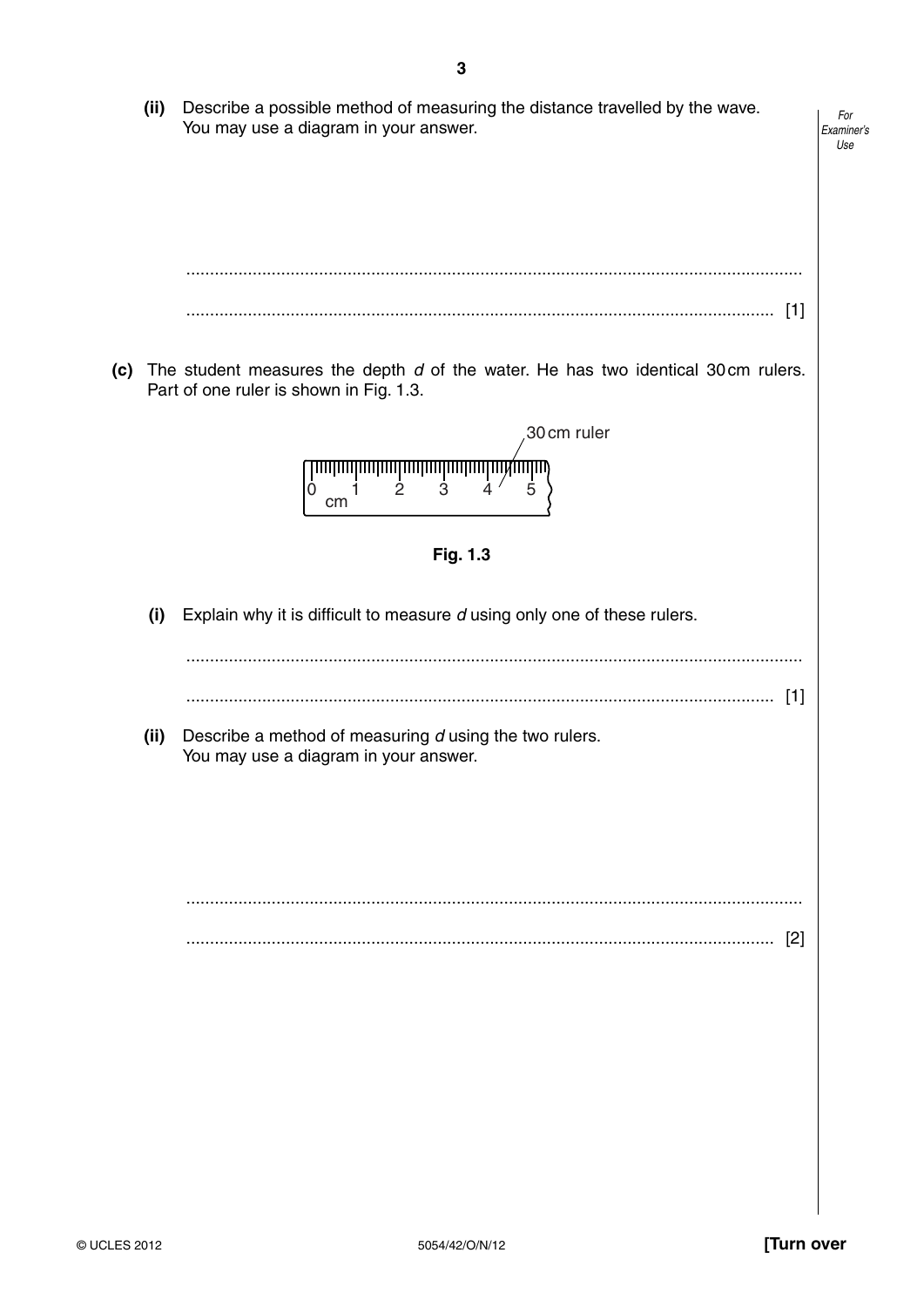**(d)** The student repeats the experiment for different values of *d* and calculates the speed *v* of the wave for each value of *d*. Fig. 1.4 shows the student's results.

| d/cm | v/(cm/s) |
|------|----------|
| 0.5  | 20.6     |
| 1.0  | 28.5     |
| 1.5  | 35.5     |
| 2.0  | 42.0     |
| 2.5  | 46.3     |
| 3.0  | 50.5     |

 **Fig. 1.4**

 **(i)** On Fig. 1.5, plot the graph of *v* / (cm / s) on the *y*-axis against *d* / cm on the *x*-axis. Start your graph at  $v = 20 \text{ cm/s}$  and  $d = 0$ . Draw a smooth curve of best fit.

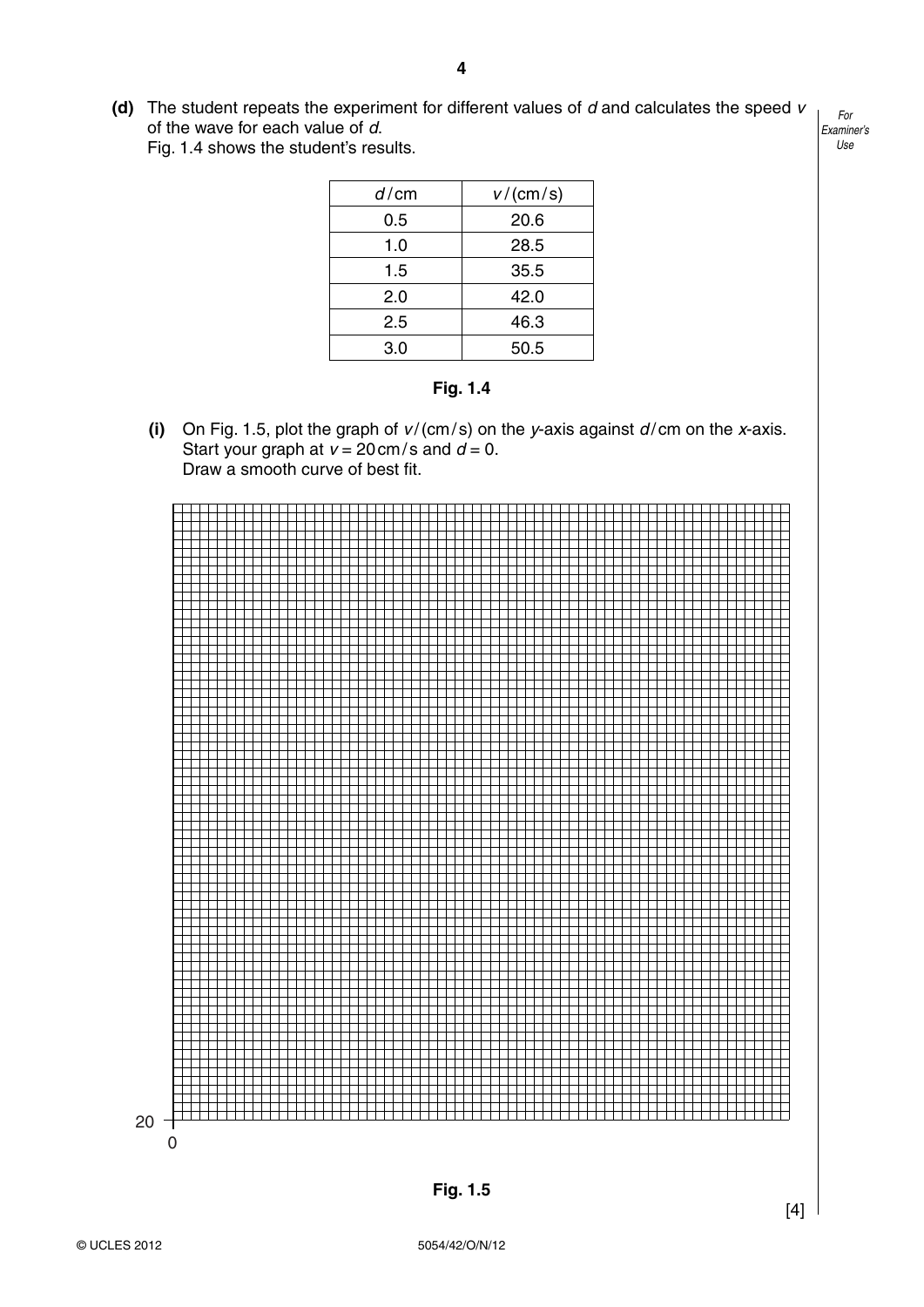| (ii)  | Suggest a possible reason why the student cannot take readings for d greater than<br>$3.0cm$ . | For<br>Examiner's<br>Use |
|-------|------------------------------------------------------------------------------------------------|--------------------------|
|       |                                                                                                |                          |
| (iii) | Using your graph, suggest how the speed varies with depth for very large values<br>of d.       |                          |
|       |                                                                                                |                          |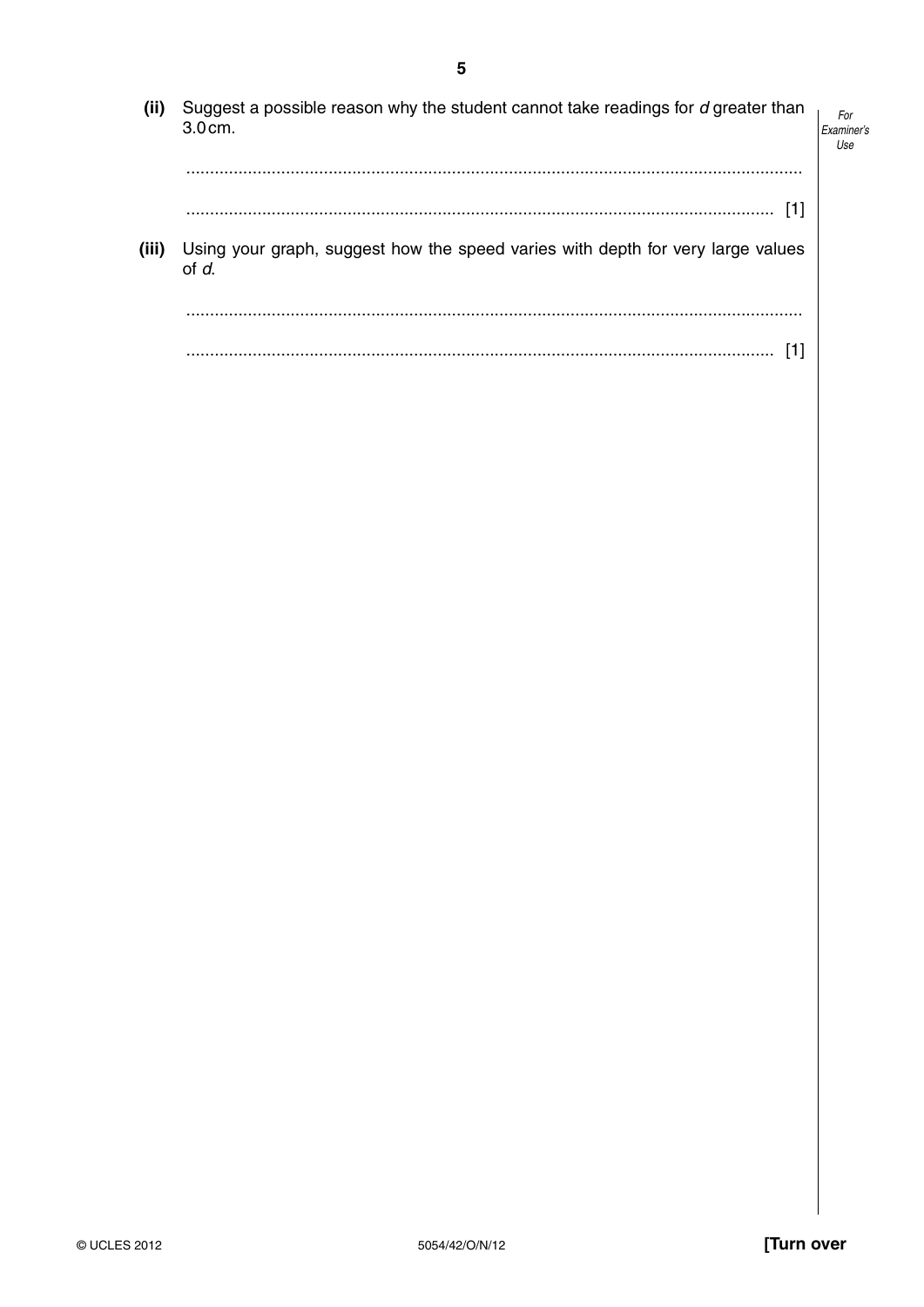Fig. 2.1 shows a kettle containing 1.0 kg of water.



 **Fig. 2.1** 

The kettle has a label on the base, as shown in Fig. 2.2.

$$
\begin{array}{c} 2755 - 3000 \text{ W} \\ 230 - 240 \text{ V} \end{array}
$$

 **Fig. 2.2** 

The initial temperature of the water is 19 °C. The kettle is switched on for 1.0 minute and the final temperature of the water is 53 °C.

## **(a)** The relationship

power  $\times$  time = mass  $\times$  specific heat capacity  $\times$  temperature change

is used to find the specific heat capacity of water.

Use the relationship and the given data to find the smallest possible value for the specific heat capacity *c* of water.

Give your answer to a suitable number of significant figures.

*c* = ............................................ J / (kg °C) [3]

**6**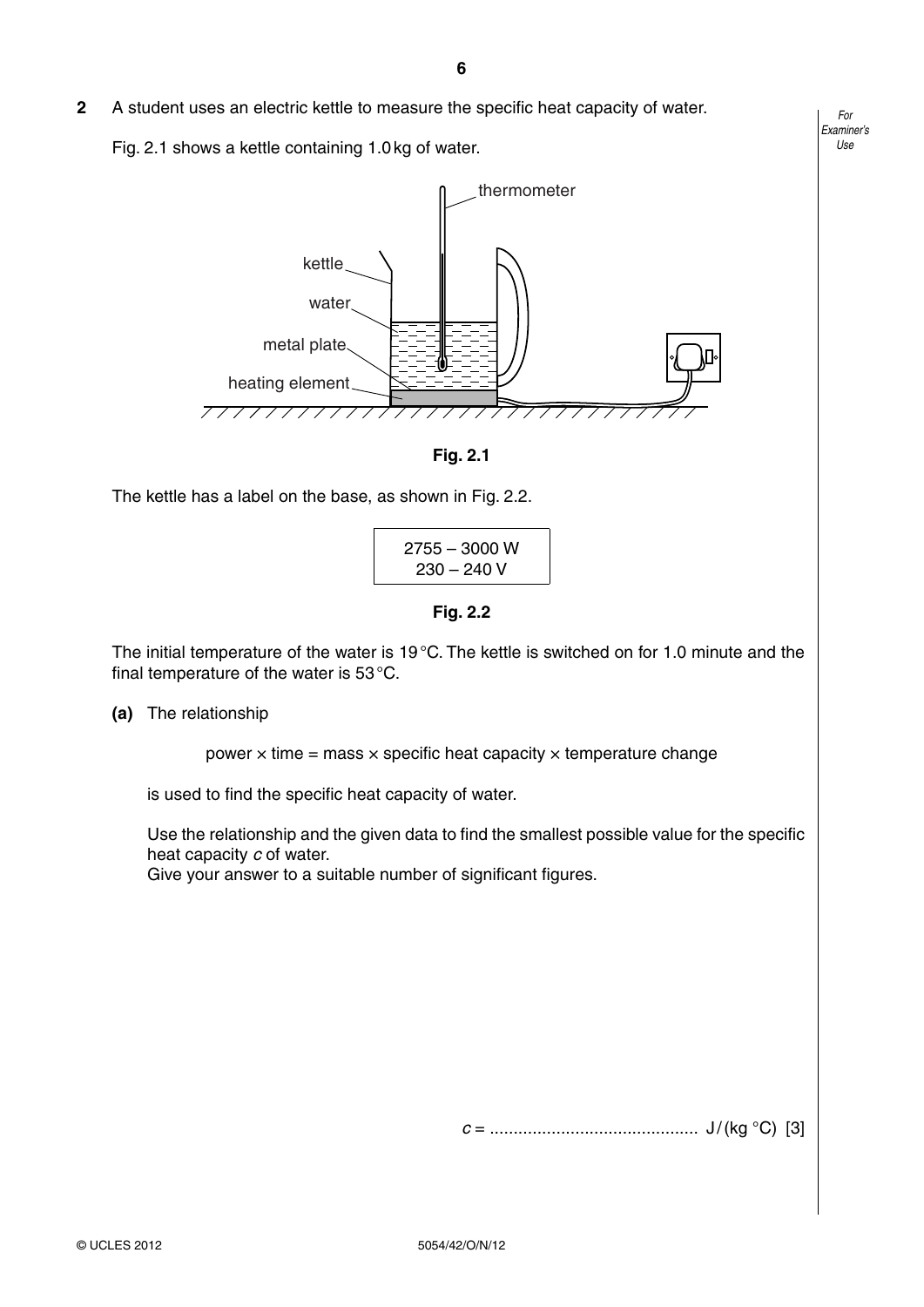| (i) | Explain why the water should be stirred before reading the thermometer.                                      | For<br><i><b>Fxaminer's</b></i><br>Use                                                                          |
|-----|--------------------------------------------------------------------------------------------------------------|-----------------------------------------------------------------------------------------------------------------|
|     | 1                                                                                                            |                                                                                                                 |
|     | Explain why the thermometer should not touch the metal plate when measuring the<br>temperature of the water. |                                                                                                                 |
|     |                                                                                                              |                                                                                                                 |
|     |                                                                                                              |                                                                                                                 |
|     |                                                                                                              |                                                                                                                 |
|     | (ii)                                                                                                         | The student's answer for c is larger than the accepted value.<br>Suggest a reason why this answer is too large. |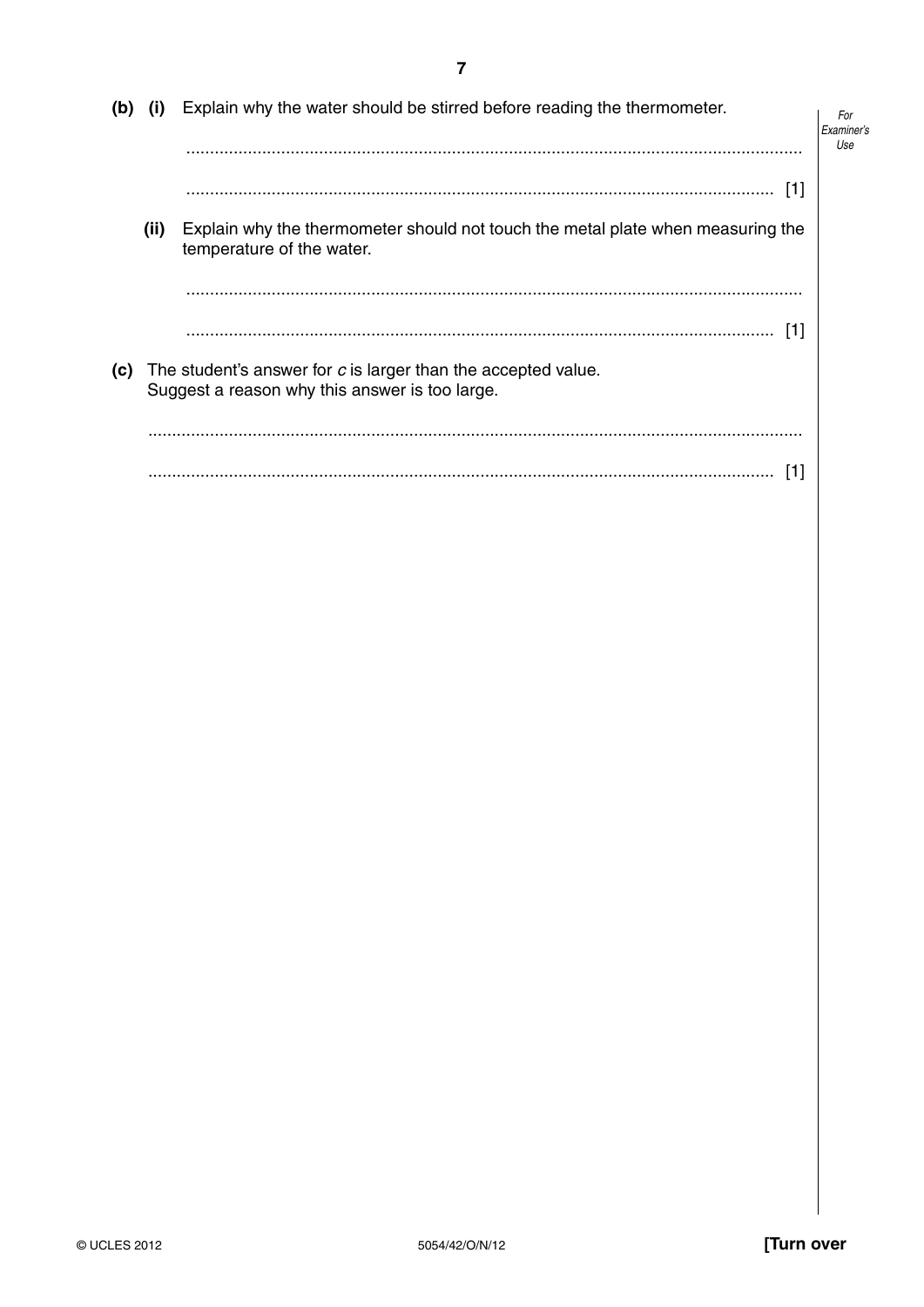**3** A student investigates the behaviour of a pendulum.

Fig. 3.1 shows the pendulum hanging from a fixed support.



 **Fig. 3.1**

The mass of the pendulum bob is *m*.

The student measures the time *t* for 10 complete swings of the pendulum for different values of *m*.

She starts with *m* = 20 g and increases *m* in 20 g steps up to 100 g.

The values obtained for *t*, in order, are 16.32 s, 16.28 s, 16.38 s, 16.44 s, 16.35 s.

 **(a)** In the space below, draw a table of results for this experiment.

[3]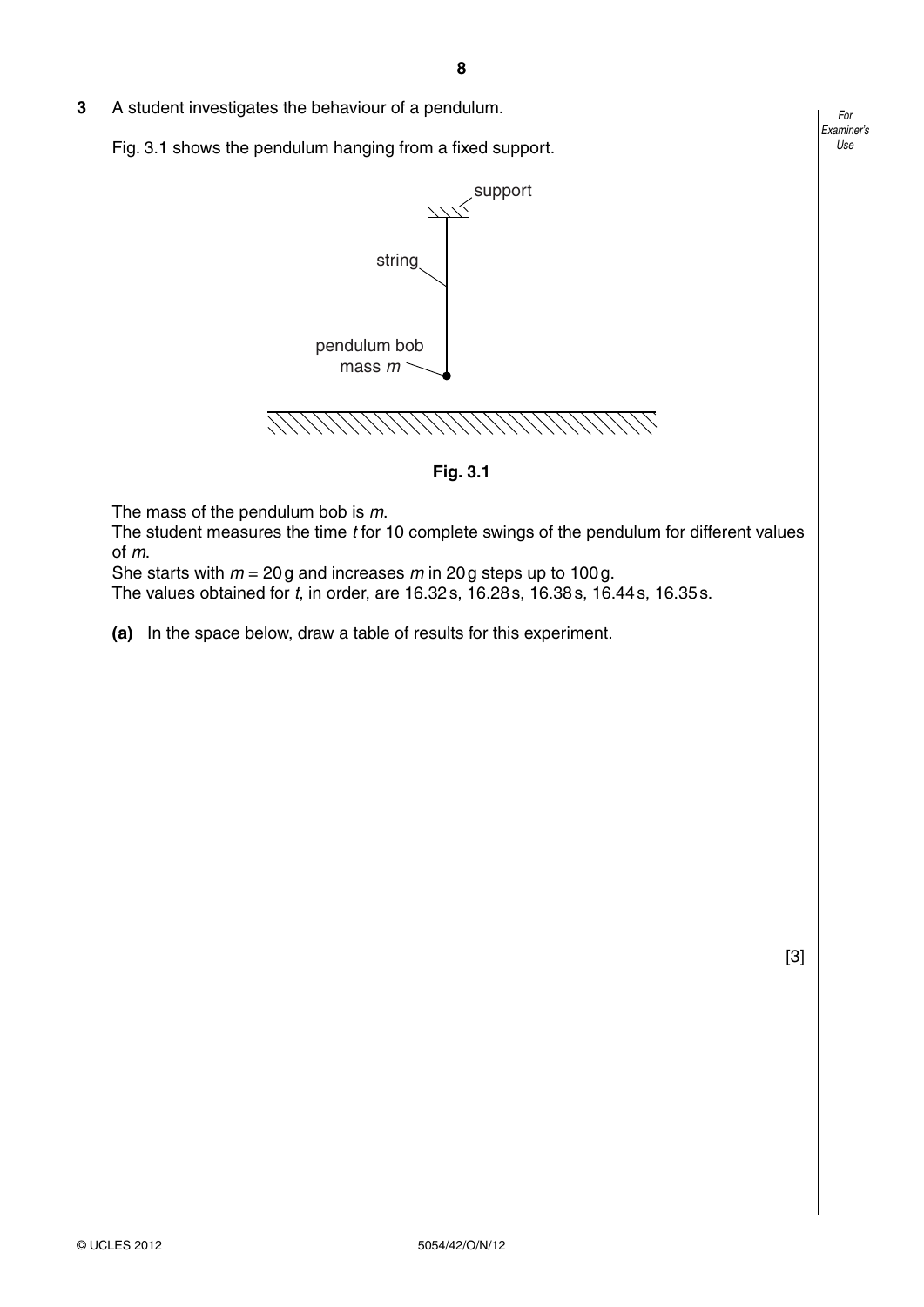| (b) | Using the results from the table, |                                                                                               |     |
|-----|-----------------------------------|-----------------------------------------------------------------------------------------------|-----|
|     | (i)                               | comment on whether m affects t,                                                               | Use |
|     |                                   |                                                                                               |     |
|     |                                   |                                                                                               |     |
|     | (ii)                              | suggest further readings the student can take so that a more reliable comment can<br>be made. |     |
|     |                                   |                                                                                               |     |
|     |                                   |                                                                                               |     |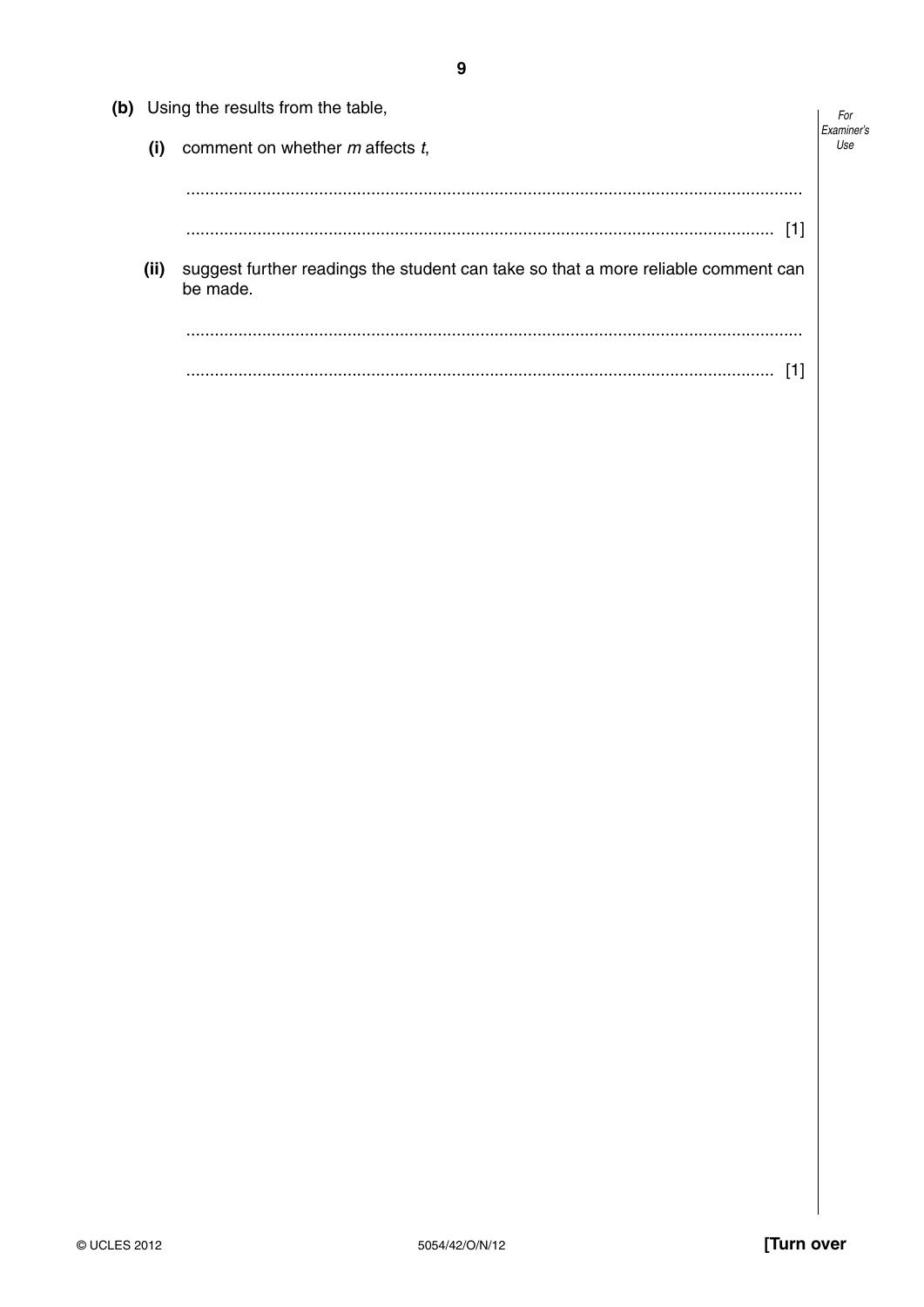| 4 | A student investigates the deviation of a ray of light by a prism.<br>A ray of red light passes through the prism. The student places pins $P_1$ and $P_2$ on the incident<br>ray and pins $P_3$ and $P_4$ on the emergent ray. |                                                                                                                            |  |
|---|---------------------------------------------------------------------------------------------------------------------------------------------------------------------------------------------------------------------------------|----------------------------------------------------------------------------------------------------------------------------|--|
|   |                                                                                                                                                                                                                                 |                                                                                                                            |  |
|   |                                                                                                                                                                                                                                 | Fig. 4.1 on page 11 shows the positions of the pins and the prism.                                                         |  |
|   | $(a)$ (i)                                                                                                                                                                                                                       | On Fig. 4.1, draw a straight line through $P_1$ and $P_2$ .<br>Continue this line through the prism.<br>$[1]$              |  |
|   | (ii)                                                                                                                                                                                                                            | On Fig. 4.1, draw a straight line through $P_3$ and $P_4$ .<br>Continue this line to cross the line drawn in (i).<br>$[1]$ |  |
|   | (iii)                                                                                                                                                                                                                           | Measure the smaller angle between the line drawn in (i) and the line drawn in (ii).                                        |  |
|   |                                                                                                                                                                                                                                 |                                                                                                                            |  |
|   | (iv)                                                                                                                                                                                                                            | On Fig. 4.1, draw a line to represent the actual path of the ray through the prism.<br>$[1]$                               |  |
|   | (b)                                                                                                                                                                                                                             | Suggest why the student uses red light and not white light in this experiment.                                             |  |
|   |                                                                                                                                                                                                                                 |                                                                                                                            |  |
|   |                                                                                                                                                                                                                                 |                                                                                                                            |  |

 **Question 4 continues on page 12.**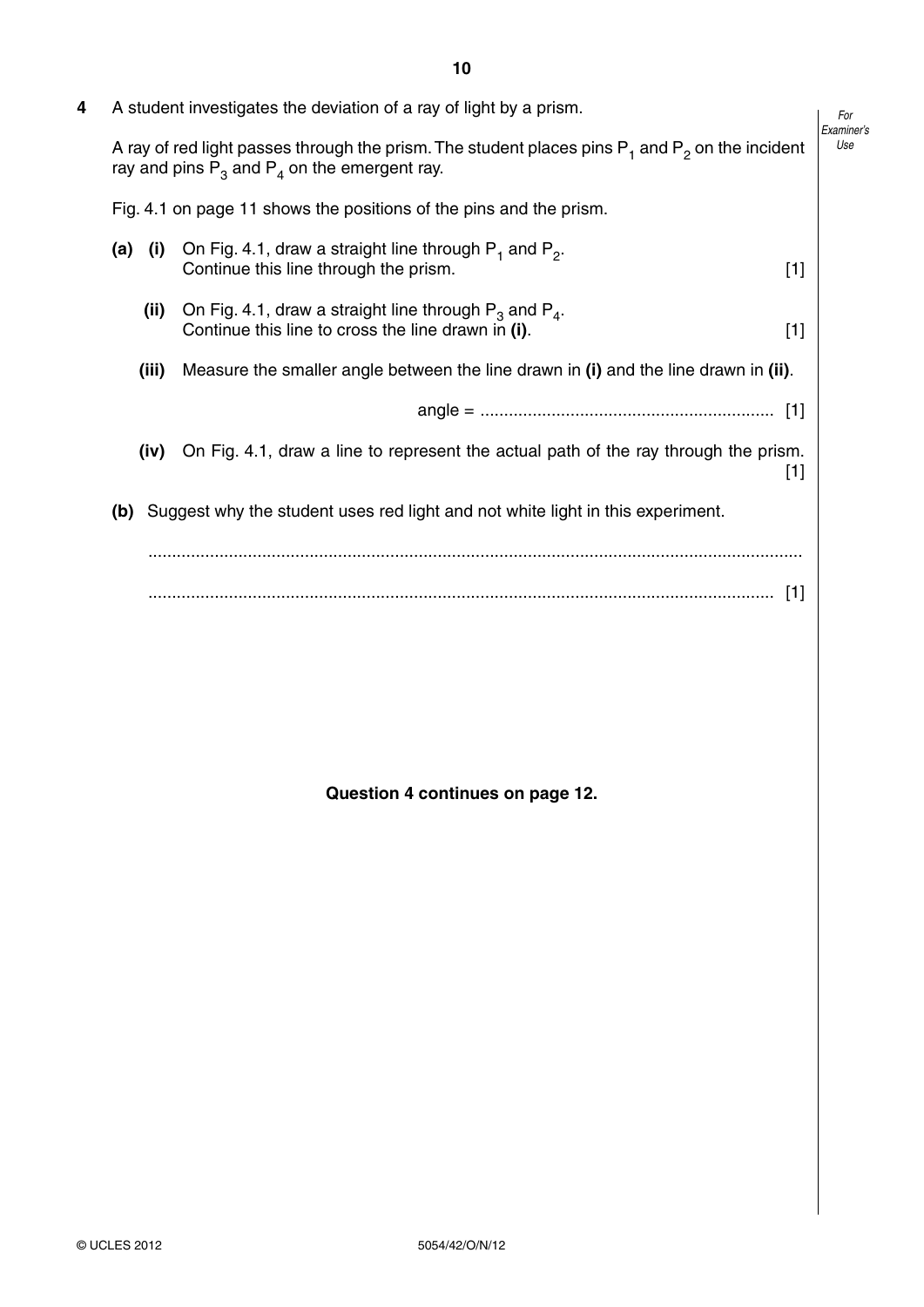